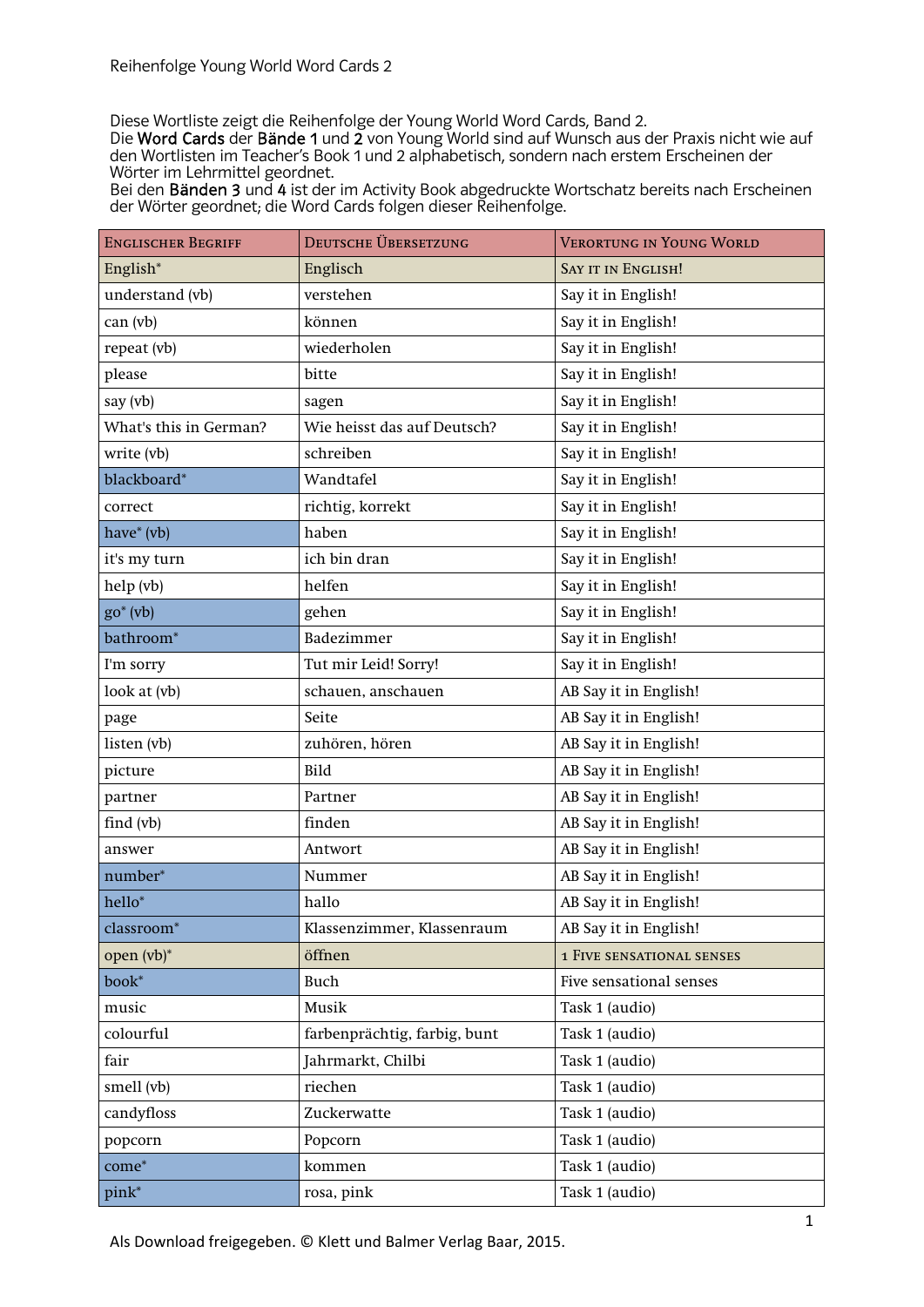| cloud*                     | Wolke                            | Task 1 (audio) |
|----------------------------|----------------------------------|----------------|
| $buy^*(vb)$                | kaufen                           | Task 1 (audio) |
| finger*                    | Finger                           | Task 1 (audio) |
| soft                       | weich                            | Task 1 (audio) |
| sweet                      | süss                             | Task 1 (audio) |
| mouth*                     | Mund                             | Task 1 (audio) |
| sticky                     | klebrig                          | Task 1 (audio) |
| good                       | gut                              | Task 1 (audio) |
| $food*$                    | Essen                            | Task 1 (audio) |
| loud                       | laut                             | Task 1 (audio) |
| ball                       | <b>Ball</b>                      | Task 1 (audio) |
| young                      | jung                             | Task 1 (audio) |
| $name*$                    | Name                             | Task 1 (audio) |
| want* (vb)                 | möchten, wollen                  | Task 1 (audio) |
| $feel^*(vb)$               | fühlen                           | Task 1 (audio) |
| colour*                    | Farbe                            | Task 1 (audio) |
| merry-go-round             | <b>Karussell</b>                 | Task 1 (audio) |
| roller coaster             | Achterbahn                       | Task 1 (audio) |
| hear (vb)                  | hören                            | Task 1 (audio) |
| see (vb)                   | sehen                            | Task 1 (audio) |
| wear $(vb)^*$              | (Kleidung) tragen                | Task 3 (audio) |
| blue*                      | blau                             | Task 3 (audio) |
| white*                     | weiss                            | Task 3 (audio) |
| trousers (pl.)             | Hose                             | Task 3 (audio) |
| black*                     | schwarz                          | Task 3 (audio) |
| hair*                      | Haar                             | Task 3 (audio) |
| $like* (vb)$               | mögen                            | Task 3 (audio) |
| sweets* (pl.)              | Süssigkeiten                     | Task 3 (audio) |
| $\text{red}^*$             | rot                              | Task 3 (audio) |
| pullover*                  | Pullover                         | Task 3 (audio) |
| brown <sup>*</sup>         | braun                            | Task 3 (audio) |
| fast /faster / the fastest | schnell/schneller/am schnellsten | Task 3 (audio) |
| love $(vb)$                | lieben                           | Task 3 (audio) |
| $long^*$                   | lang                             | Task 3 (audio) |
| blonde                     | blond                            | Task 3 (audio) |
| green*                     | grün                             | Task 3 (audio) |
| jacket*                    | Jacke                            | Task 3 (audio) |
| yellow*                    | gelb                             | Task 3 (audio) |
| my                         | mein(e)                          | Five senses    |
| $eye^*$                    | Auge                             | Five senses    |
| look around (vb)           | umherschauen                     | Five senses    |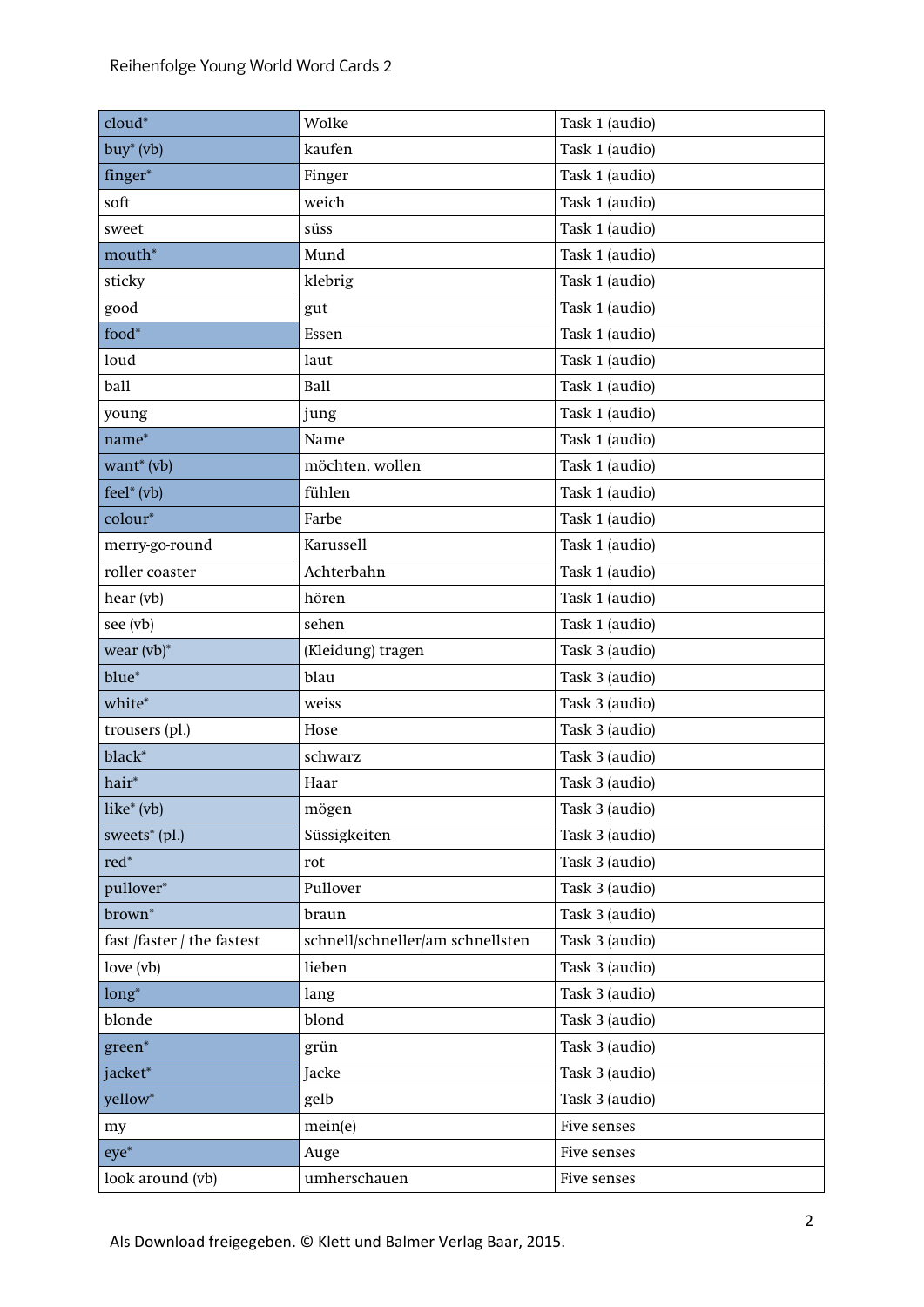| $ear*$                    | Ohr                      | Five senses                              |
|---------------------------|--------------------------|------------------------------------------|
| nose*                     | <b>Nase</b>              | Five senses                              |
| chalk*                    | Kreide                   | Five senses                              |
| tongue                    | Zunge                    | Five senses                              |
| $lips$ (pl.)              | Lippen                   | Five senses                              |
| taste (vb)                | schmecken                | Five senses                              |
| breakfast*                | Frühstück                | Five senses                              |
| hand*                     | Hand                     | Five senses                              |
| touch (vb)                | berühren                 | Five senses                              |
| $arm*$                    | Arm                      | Five senses                              |
| $eat^*$ (vb)              | essen                    | Five senses                              |
| biscuit                   | <b>Keks</b>              | Food test                                |
| hold (vb)                 | halten                   | Food test                                |
| between*                  | zwischen                 | Food test                                |
| hard                      | hart                     | Food test                                |
| apple*                    | Apfel                    | Food test                                |
| on the left /on the right | links / rechts           | With our senses we discover the<br>world |
| head*                     | Kopf                     | With our senses we discover the<br>world |
| left*                     | links                    | With our senses we discover the<br>world |
| right*                    | rechts                   | With our senses we discover the<br>world |
| right side                | rechte Seite             | With our senses we discover the<br>world |
| animal                    | Tier                     | Animals and their senses                 |
| better than               | besser als               | Animals and their senses                 |
| rabbit                    | Hase                     | Animals and their senses                 |
| $turn^*(vb)$              | drehen                   | Animals and their senses                 |
| $cat^*$                   | Katze                    | Animals and their senses                 |
| dark                      | dunkel                   | Animals and their senses                 |
| high*                     | hoch                     | Animals and their senses                 |
| noise                     | Geräusch, Lärm           | Animals and their senses                 |
| $\log^*$                  | Hund                     | Animals and their senses                 |
| owl                       | Eule                     | Animals and their senses                 |
| come from (vb)            | herkommen                | Animals and their senses                 |
| mouse (pl. mice)          | Maus                     | Animals and their senses                 |
| under*                    | unter                    | Animals and their senses                 |
| $sky^*$                   | Himmel                   | Animals and their senses                 |
| snake                     | Schlange                 | Animals and their senses                 |
| low                       | tief                     | Animals and their senses                 |
| $body^*$                  | Körper                   | Our senses help us to learn English      |
| teacher*                  | Lehrer(in)               | Our senses help us to learn English      |
| best                      | am besten, der/die beste | Our senses help us to learn English      |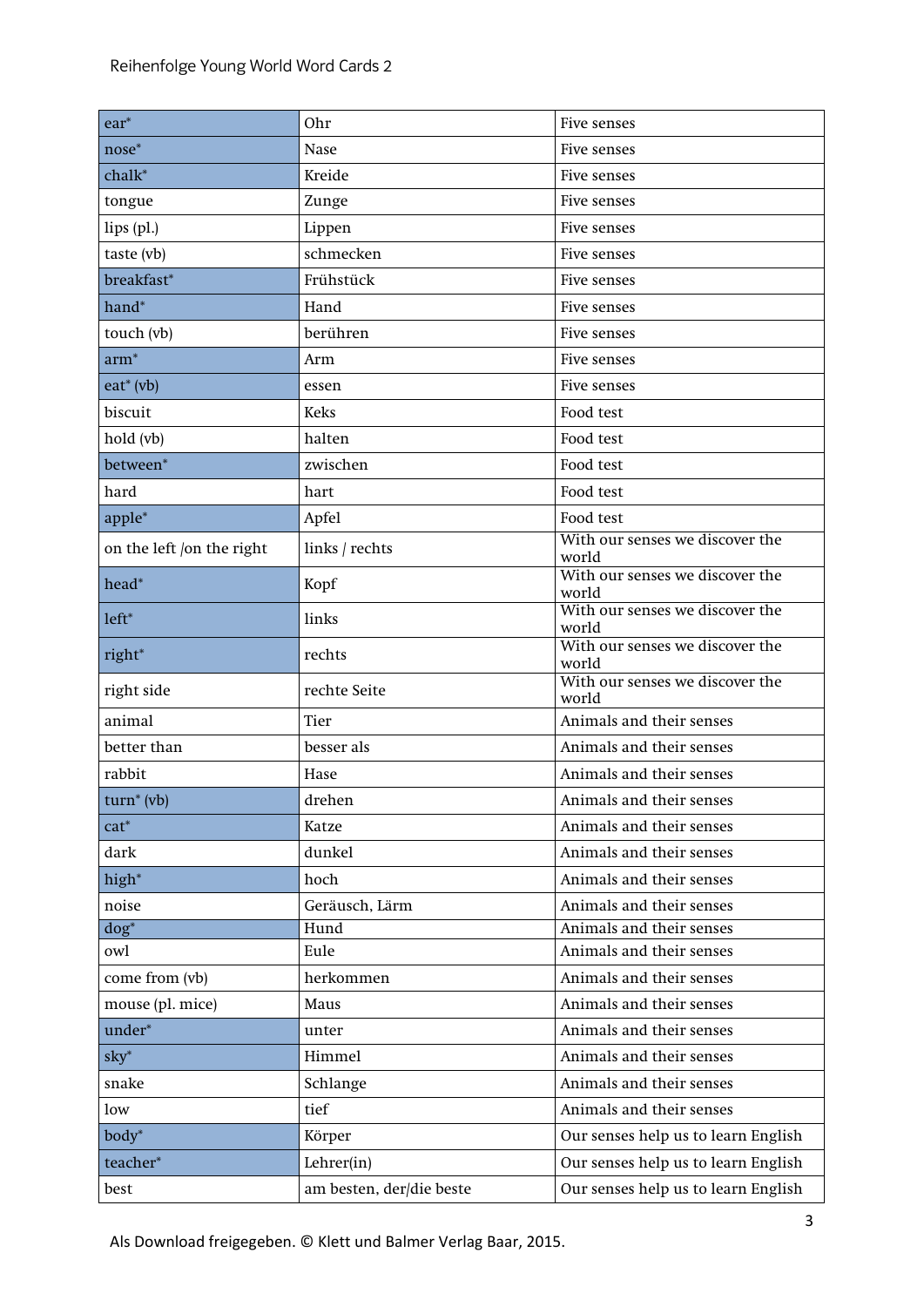| little                | klein                   | Our senses help us to learn English |
|-----------------------|-------------------------|-------------------------------------|
| behind*               | hinter                  | Our senses help us to learn English |
| man (pl. men)         | Man                     | Our senses help us to learn English |
| his*                  | sein(e)                 | Our senses help us to learn English |
| blind                 | blind                   | Our senses help us to learn English |
| knife                 | Messer                  | Our senses help us to learn English |
| $day^*$               | Tag                     | Our senses help us to learn English |
| old                   | alt                     | Our senses help us to learn English |
| salty                 | salzig                  | AB Five sensational senses          |
| yummy                 | fein                    | AB Five sensational senses          |
| yuck                  | "grusig"                | AB Five sensational senses          |
| shooting stand        | Schiessstand            | AB Five sensational senses          |
| because               | weil, da                | AB Five sensational senses          |
| it is fun             | es macht Spass          | AB Five sensational senses          |
| fun                   | Spass, Vergnügen        | AB Five sensational senses          |
| boring                | langweilig              | AB Five sensational senses          |
| it makes me feel sick | davon wird mir schlecht | AB Five sensational senses          |
| noisy                 | lärmig                  | AB Five sensational senses          |
| snow $(vb)^*$         | schneien                | AB Five sensational senses          |
| woolly                | wollig, wollen          | AB Five sensational senses          |
| $cold*$               | kalt                    | AB Five sensational senses          |
| warm <sup>*</sup>     | warm                    | AB Five sensational senses          |
| rock music            | Rockmusik               | AB Five sensational senses          |
| classical music       | klassische Musik        | AB Five sensational senses          |
| milk*                 | Milch                   | AB Five sensational senses          |
| tea (a cup of)*       | Tee (eine Tasse)        | AB Five sensational senses          |
| bad                   | schlecht                | AB Five sensational senses          |
| rainbow*              | Regenbogen              | AB Five sensational senses          |
| smoke                 | Rauch                   | AB Five sensational senses          |
| flower                | Blume                   | AB Five sensational senses          |
| sound (vb)            | sich anhören, klingen   | AB Five sensational senses          |
| $boy^*$               | Junge                   | AB A riddle                         |
| $crisps^*(p1.)$       | Chips                   | AB A riddle                         |
| pop music             | Popmusik                | AB A riddle                         |
| child (pl. children)  | Kind                    | AB A riddle                         |
| in the middle         | in der Mitte            | AB A riddle                         |
| fruit*                | Frucht                  | AB A riddle                         |
| hot*                  | heiss                   | AB A riddle                         |
| bitter                | bitter                  | AB A riddle                         |
| black and white       | schwarz und weiss       | AB A riddle                         |
| taste                 | Geschmack               | AB A riddle                         |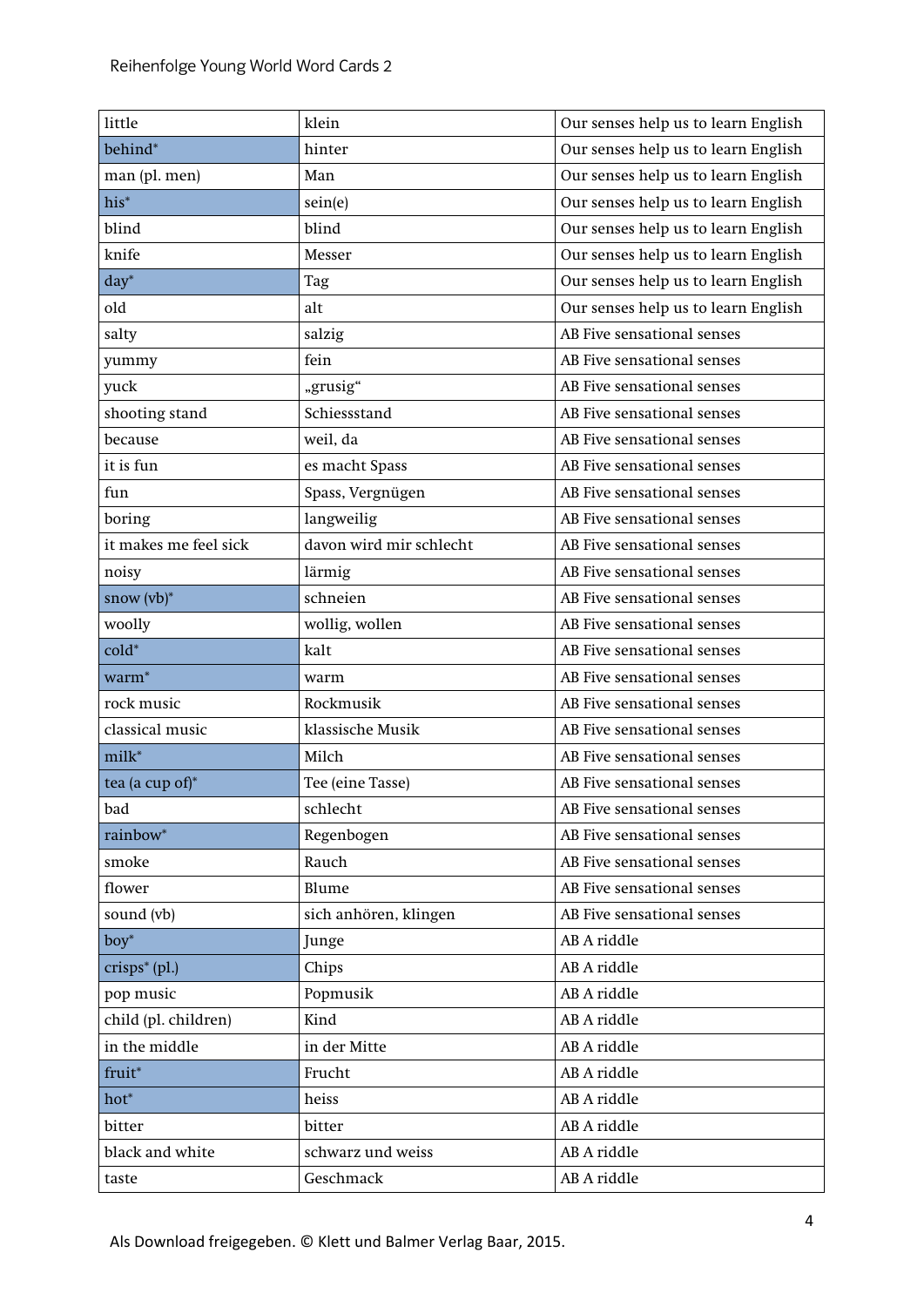| touch                   | Berührung                                       | AB A riddle              |
|-------------------------|-------------------------------------------------|--------------------------|
| smell                   | Geruch                                          | AB A riddle              |
| pen*                    | Kugelschreiber                                  | AB A riddle              |
| bird                    | Vogel                                           | AB Research              |
| foot* (pl. feet)        | Fuss                                            | AB Research              |
| big/bigger/the biggest* | gross, grösser, am grössten, der/die<br>grösste | AB Research              |
| alphabet                | Alphabet                                        | AB The English alphabet  |
| like                    | wie, ähnlich                                    | AB The English alphabet  |
| letter                  | <b>Buchstabe</b>                                | AB The English alphabet  |
| braille                 | Blindenschrift, Brailleschrift                  | AB The English alphabet  |
| town                    | Stadt                                           | 2 A TOWN LIKE MINE       |
| doctor                  | Arzt, Ärztin                                    | A town like mine         |
| reporter                | Reporter(in), Berichterstatter(in)              | A town like mine         |
| baker                   | Bäcker(in)                                      | A town like mine         |
| butcher                 | Metzger(in)                                     | A town like mine         |
| waitress                | Kellnerin                                       | A town like mine         |
| shop assistant          | Verkäufer(in)                                   | A town like mine         |
| postman                 | Briefträger                                     | A town like mine         |
| policeman               | Polizist                                        | A town like mine         |
| taxi driver             | Taxifahrer                                      | A town like mine         |
| job                     | Job, Tätigkeit, Beruf                           | A town like mine         |
| drive (vb)              | fahren                                          | A town like mine (audio) |
| restaurant              | Restaurant                                      | A town like mine (audio) |
| hospital                | Spital, Krankenhaus                             | A town like mine (audio) |
| question                | Frage                                           | A town like mine (audio) |
| bakery                  | Bäckerei                                        | A town like mine (audio) |
| afternoon*              | Nachmittag                                      | A town like mine (audio) |
| bread*                  | <b>Brot</b>                                     | A town like mine (audio) |
| time*                   | Zeit                                            | A town like mine (audio) |
| police station          | Polizeirevier                                   | A town like mine (audio) |
| turn left               | links abbiegen                                  | A town like mine (audio) |
| straight on             | geradeaus                                       | A town like mine (audio) |
| sell (vb)               | verkaufen                                       | A town like mine (audio) |
| chocolate*              | Schokolade                                      | A town like mine (audio) |
| fish finger*            | Fischstäbchen                                   | A town like mine (audio) |
| vegetable*              | Gemüse                                          | A town like mine (audio) |
| school                  | Schule                                          | A town like mine (audio) |
| girl*                   | Mädchen                                         | A town like mine (audio) |
| quiet                   | ruhig                                           | A town like mine (audio) |
| table*                  | Tisch                                           | A town like mine (audio) |
| lunch <sup>*</sup>      | Mittagessen                                     | A town like mine (audio) |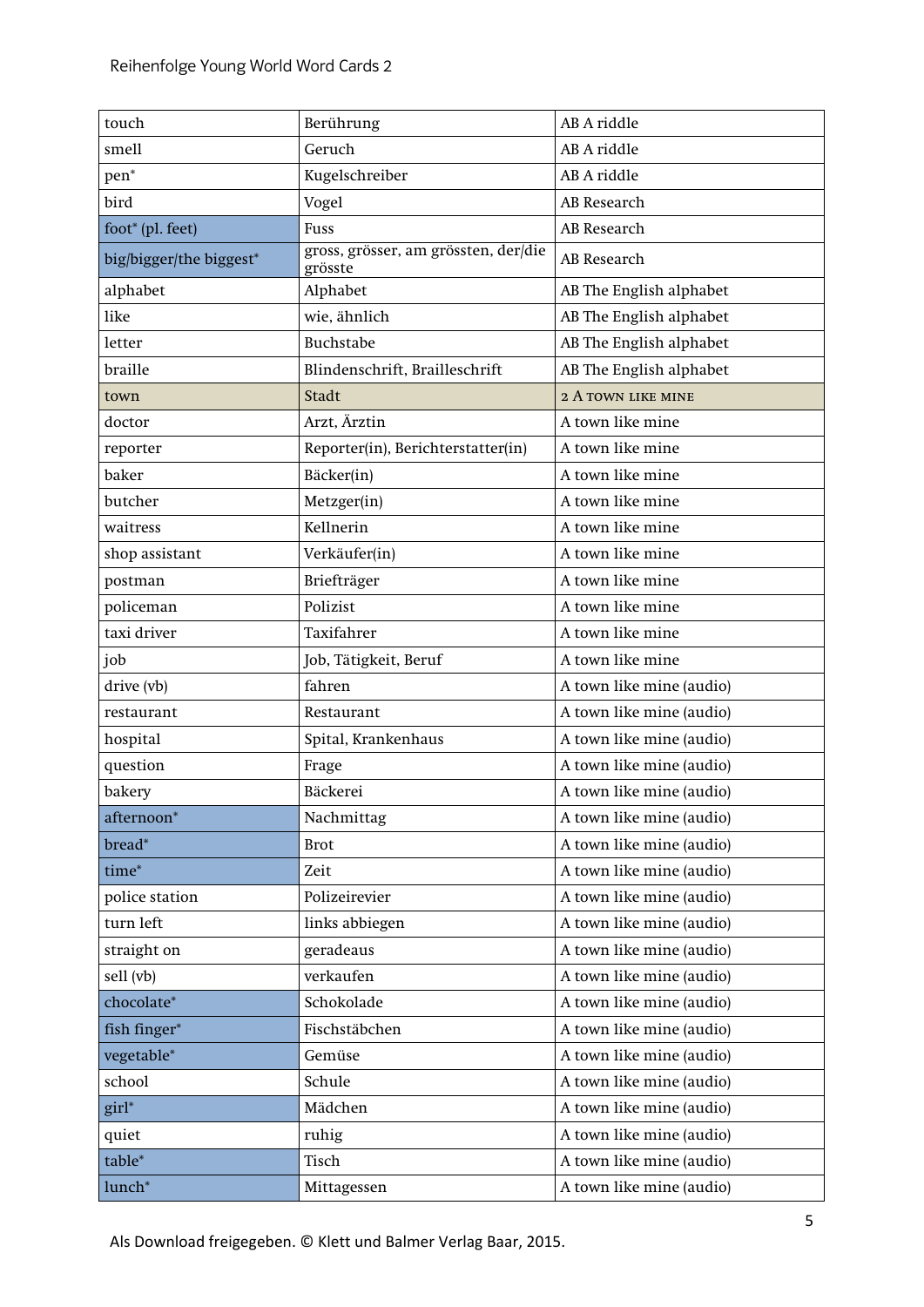| $fork^*$                          | Gabel                                           | A town like mine (audio) |
|-----------------------------------|-------------------------------------------------|--------------------------|
| glass*                            | Glas                                            | A town like mine (audio) |
| $map^*$                           | Karte                                           | Reading a map            |
| farm                              | Bauernhof                                       | Reading a map            |
| railway station                   | Bahnhof                                         | Reading a map            |
| factory                           | Fabrik(anlage), Werk                            | Reading a map            |
| supermarket*                      | Supermarkt                                      | Reading a map            |
| butcher's                         | Metzgerei                                       | Reading a map            |
| post office                       | Postamt                                         | Reading a map            |
| fire station                      | Feuerwache, Feuerwehrzentrale                   | Reading a map            |
| church                            | Kirche                                          | Reading a map            |
| cinema                            | Kino                                            | Reading a map            |
| museum                            | Museum                                          | Reading a map            |
| turn right                        | rechts abbiegen                                 | Reading a map            |
| walk straight on                  | geradeaus gehen                                 | Reading a map            |
| orange*                           | orange                                          | Reading a map (audio)    |
| building                          | Gebäude                                         | Reading a map (audio)    |
| in front of                       | vor (räumlich)                                  | Reading a map (audio)    |
| village                           | Dorf                                            | Letters                  |
| pen friend                        | Brieffreund(in)                                 | Letters                  |
| live* $(vb)$                      | leben, wohnen                                   | Letters                  |
| parents (pl.)                     | Eltern                                          | Letters                  |
| sister*                           | Schwester                                       | Letters                  |
| house*                            | Haus                                            | Letters                  |
| summer*                           | Sommer                                          | Letters                  |
| winter*                           | Winter                                          | Letters                  |
| river                             | Fluss                                           | Letters                  |
| father*                           | Vater                                           | Letters                  |
| mother*                           | Mutter                                          | Letters                  |
| small /smaller / the<br>smallest* | klein/kleiner/am kleinsten, der/die<br>kleinste | Letters                  |
| town centre                       | Stadtzentrum                                    | Letters                  |
| shop                              | Laden                                           | Letters                  |
| $flat^*$                          | Wohnung                                         | Letters                  |
| city                              | Stadt                                           | Letters                  |
| favourite*                        | Lieblings-                                      | Letters                  |
| serve (vb)                        | servieren                                       | AB A town like mine      |
| get up* (vb)                      | aufstehen                                       | AB A town like mine      |
| hour*                             | Stunde                                          | AB A town like mine      |
| go shopping <sup>*</sup> (vb)     | Einkaufen gehen                                 | AB A town like mine      |
| $ham^*$                           | Schinken                                        | AB A town like mine      |
| birthday                          | Geburtstag                                      | AB A town like mine      |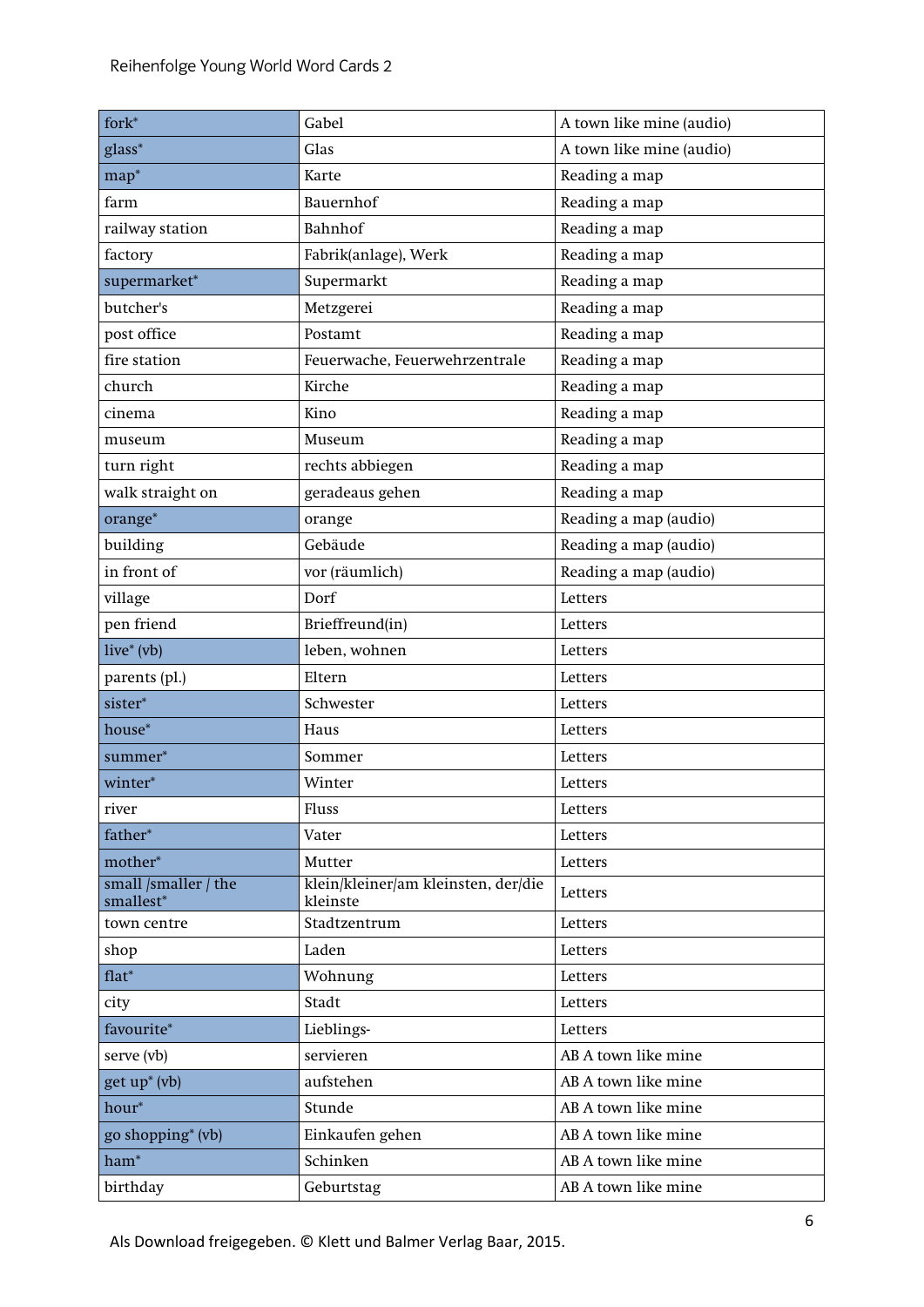| Sunday*                      | Sonntag                      | AB A town like mine            |
|------------------------------|------------------------------|--------------------------------|
| tomato*                      | Tomate                       | AB A town like mine            |
| $drink^*(vb)$                | trinken                      | AB A town like mine            |
| water*                       | Wasser                       | AB A town like mine            |
| country                      | Land                         | AB A town like mine            |
| have lunch <sup>*</sup> (vb) | Mittag essen                 | AB A town like mine            |
| sleep* (vb)                  | schlafen                     | AB A town like mine            |
| colour (vb)                  | färben, anmalen, schattieren | AB A town like mine            |
| piece of paper               | <b>Blatt Papier</b>          | AB A town like mine            |
| letter                       | <b>Brief</b>                 | AB A town like mine            |
| cheese*                      | Käse                         | AB A town like mine            |
| painting                     | Gemälde, Bild                | <b>3 IN THE MUSEUM (AUDIO)</b> |
| poem                         | Gedicht                      | In the museum (audio)          |
| artist                       | Künstler(in)                 | In the museum (audio)          |
| go on (vb)                   | weitermachen, fortfahren     | In the museum (audio)          |
| grey*                        | grau                         | In the museum (audio)          |
| white*                       | weiss                        | In the museum (audio)          |
| brown <sup>*</sup>           | braun                        | In the museum (audio)          |
| at the bottom                | unten                        | In the museum (audio)          |
| famous                       | berühmt                      | In the museum                  |
| director                     | Direktor(in), Leiter(in)     | In the museum                  |
| yellow*                      | gelb                         | In the museum                  |
| square                       | Quadrat                      | In the museum                  |
| $\text{red}^*$               | rot                          | In the museum                  |
| triangle                     | Dreieck                      | In the museum                  |
| blue*                        | blau                         | In the museum                  |
| circle                       | Kreis                        | In the museum                  |
| green*                       | grün                         | In the museum                  |
| rectangle                    | Rechteck                     | In the museum                  |
| black*                       | schwarz                      | In the museum                  |
| shape                        | Form                         | In the museum                  |
| violet                       | violett                      | In the museum                  |
| order                        | Ordnung, Reihenfolge         | In the museum                  |
| plan (vb)                    | planen                       | In the museum                  |
| carefully                    | sorgfältig                   | In the museum                  |
| fire                         | Feuer                        | Do you like red?               |
| power                        | Kraft, Stärke, Macht         | Do you like red?               |
| is made of*                  | es ist aus                   | Do you like red?               |
| blood*                       | Blut                         | Do you like red?               |
| expensive                    | teuer                        | Do you like red?               |
| pure                         | rein                         | Do you like red?               |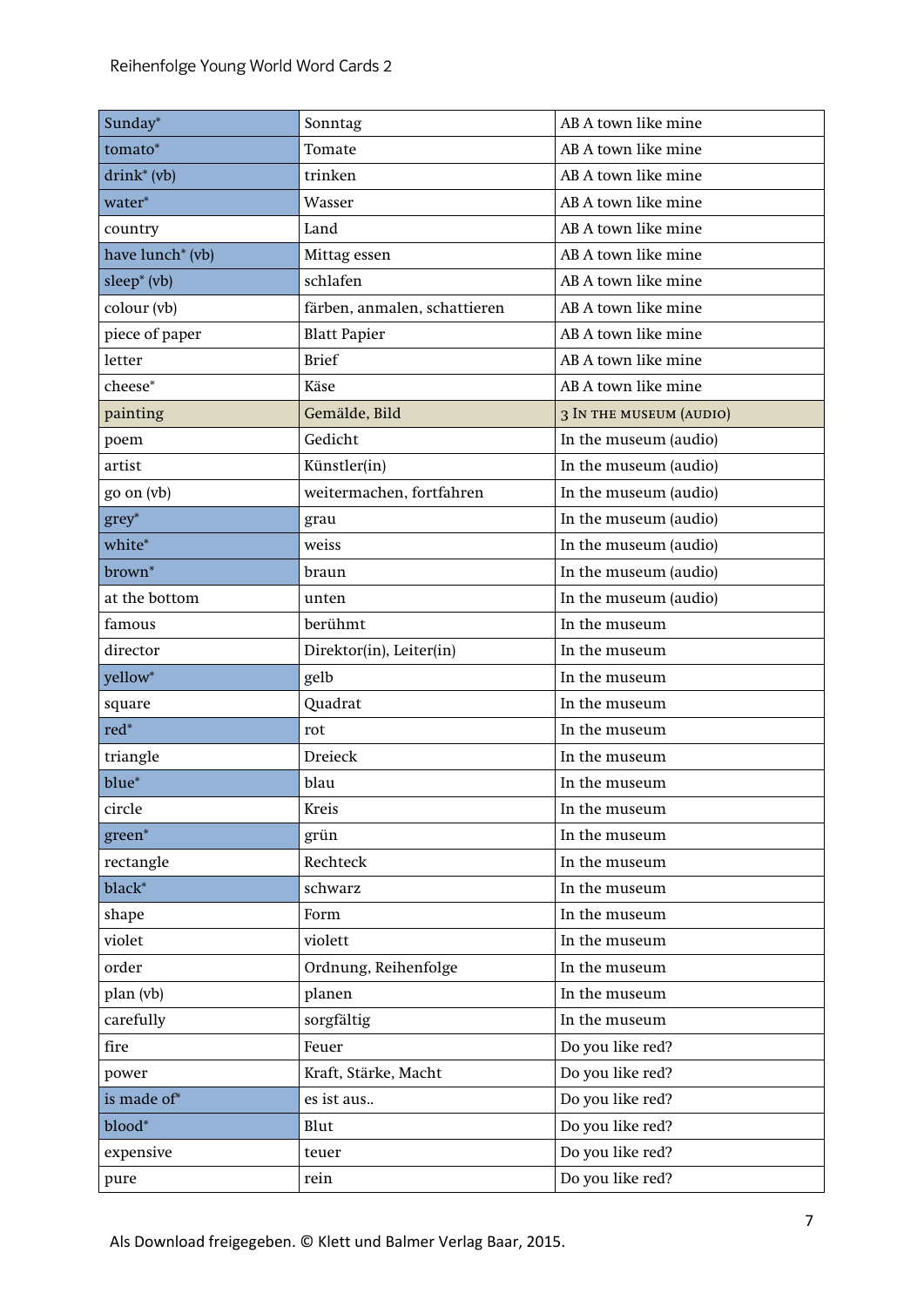| discuss (vb)                | diskutieren                        | Do you like red?       |
|-----------------------------|------------------------------------|------------------------|
| $sum^*$                     | Sonne                              | Colours of the rainbow |
| sunny*                      | sonnig                             | Colours of the rainbow |
| stick (vb)                  | kleben, stecken                    | Colours of the rainbow |
| window*                     | Fenster                            | Colours of the rainbow |
| light                       | Licht                              | Colours of the rainbow |
| sheet                       | <b>Blatt (Papier)</b>              | Colours of the rainbow |
| paper                       | Papier                             | Colours of the rainbow |
| banana*                     | Banane                             | Colours of the rainbow |
| scissors (pl.)              | Schere                             | Optical illusions      |
| pencil*                     | Bleistift                          | Optical illusions      |
| point                       | Spitze                             | Optical illusions      |
| cut out (vb)                | ausschneiden                       | Optical illusions      |
| divide (vb)                 | teilen, aufteilen, trennen         | Optical illusions      |
| slowly                      | langsam                            | Optical illusions      |
| glue (vb)                   | kleben                             | Seeing colours         |
| second*                     | Sekunde                            | Seeing colours         |
| $down^*$                    | hinunter, nach unten               | Fool your eyes         |
| finish (vb)                 | beenden, fertig stellen, vollenden | AB In the museum       |
| missing                     | fehlend                            | AB In the museum       |
| cluster                     | Cluster                            | AB In the museum       |
| thumb <sup>*</sup>          | Daumen                             | AB In the museum       |
| false                       | falsch                             | <b>AB</b> Artists      |
| painter                     | Maler(in)                          | <b>AB</b> Artists      |
| face*                       | Gesicht                            | <b>AB</b> Artists      |
| season*                     | Jahreszeit                         | <b>AB</b> Artists      |
| door*                       | Tür                                | <b>AB</b> Artists      |
| tree*                       | Baum                               | <b>AB</b> Artists      |
| mix(vb)                     | mischen                            | AB Colours and shapes  |
| shoes* (pl.)                | Schuhe                             | AB Red                 |
| $room^*$                    | Raum                               | AB Red                 |
| tomato*                     | Tomate                             | AB Red                 |
| example                     | Beispiel                           | AB Red                 |
| enjoy (vb)                  | geniessen                          | AB Red                 |
| clothes* (pl.)              | Kleider, Kleidung                  | AB Red                 |
| table                       | Tabelle                            | AB Red                 |
| bottom left / middle /right | unten links, Mitte, rechts         | AB Red                 |
| top left /middle / right    | oben links, Mitte, rechts          | AB Red                 |
| socks* (pl.)                | Socken                             | AB Red                 |
| gap                         | Lücke, Loch                        | AB Red                 |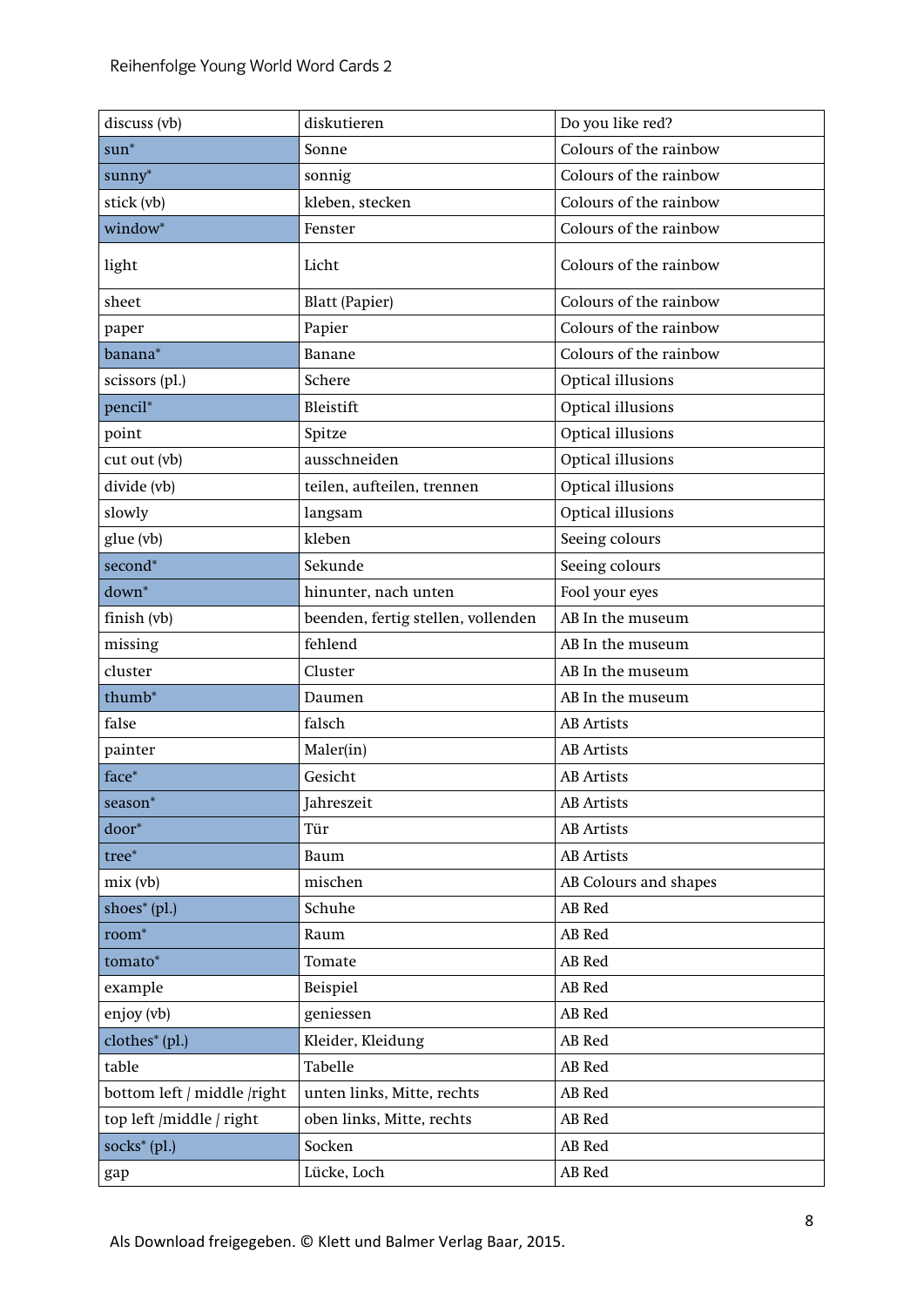| heart*                   | Herz                                           | AB Red                    |
|--------------------------|------------------------------------------------|---------------------------|
| carrot*                  | Rüebli, Karotte                                | AB Red                    |
| hide (vb)                | sich verstecken, verstecken,<br>verbergen      | AB Red                    |
| change (vb)              | ändern, verwandeln, wechseln                   | AB Red                    |
| notice (vb)              | bemerken, wahrnehmen, merken                   | AB M.C. Escher            |
| nature                   | Natur                                          | <b>4 EXPLORING NATURE</b> |
| I spy with my little eye | «Ich sehe was, was du nicht siehst»<br>(Spiel) | Exploring nature          |
| rope                     | Seil, Strick                                   | Exploring nature          |
| branch                   | Zweig, Ast                                     | Exploring nature          |
| tree trunk               | Baumstamm                                      | <b>Exploring nature</b>   |
| root                     | Wurzel                                         | <b>Exploring nature</b>   |
| woodpecker               | Specht                                         | <b>Exploring nature</b>   |
| bee                      | Biene                                          | <b>Exploring nature</b>   |
| snail                    | Schnecke                                       | <b>Exploring nature</b>   |
| ant                      | Ameise                                         | <b>Exploring nature</b>   |
| hedgehog                 | Igel                                           | <b>Exploring nature</b>   |
| blackbird                | Amsel                                          | <b>Exploring nature</b>   |
| squirrel                 | Eichhörnchen                                   | <b>Exploring nature</b>   |
| fox                      | Fuchs                                          | <b>Exploring nature</b>   |
| deer                     | Reh, Hirsch                                    | Exploring nature          |
| spider                   | Spinne                                         | <b>Exploring nature</b>   |
| tree house               | <b>Baumhaus</b>                                | Exploring nature (audio)  |
| board                    | <b>Brett</b>                                   | Exploring nature (audio)  |
| nail                     | Nagel                                          | Exploring nature (audio)  |
| wood*                    | Holz                                           | Exploring nature (audio)  |
| shoulder*                | Schulter                                       | Exploring nature (audio)  |
| $leg*$                   | Bein                                           | Exploring nature (audio)  |
| woman*                   | Frau                                           | The pear tree             |
| kitchen*                 | Küche                                          | The pear tree             |
| family*                  | Familie                                        | The pear tree             |
| $\hbox{home}$            | Heim, Heimat                                   | The pear tree             |
| morning*                 | Morgen                                         | The pear tree             |
| hawk                     | Habicht, Sperber, Falke                        | The pear tree             |
| strong*                  | stark, kräftig, kraftvoll                      | The pear tree             |
| orange tree              | Orangenbaum                                    | What's in a tree          |
| coffee tree              | Kaffeebaum                                     | What's in a tree          |
| olive tree               | Olivenbaum                                     | What's in a tree          |
| coconut tree             | Kokosnussbaum                                  | What's in a tree          |
| coconut                  | Kokosnuss                                      | What's in a tree          |
| pine tree                | Kiefer, Föhre                                  | What's in a tree          |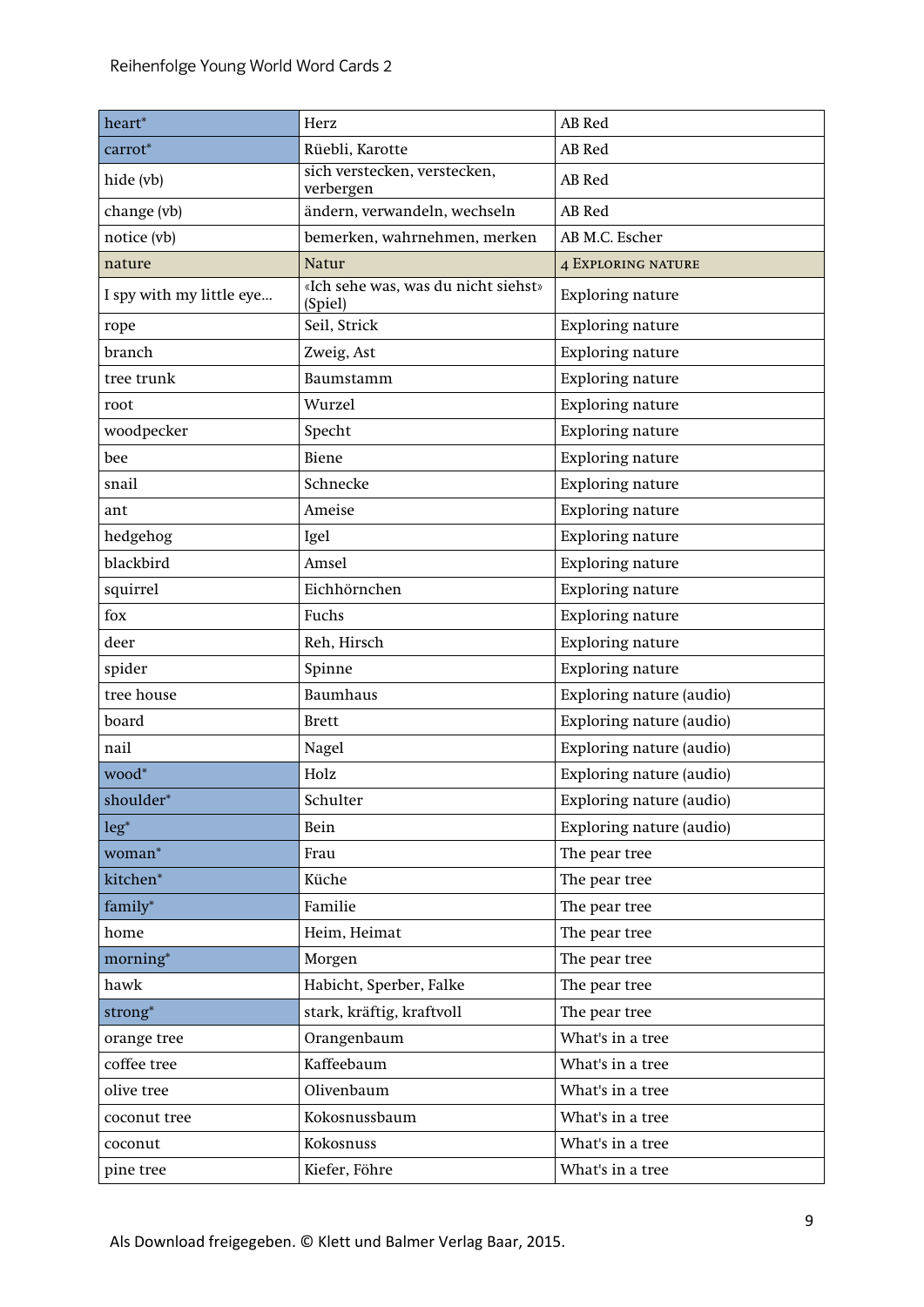| cacao tree                  | Kakaobaum                                               | What's in a tree           |
|-----------------------------|---------------------------------------------------------|----------------------------|
| cork tree                   | Korkeiche                                               | What's in a tree           |
| rubber tree                 | Kautschukbaum                                           | What's in a tree           |
| rubber*                     | Gummi, Kautschuk, Radiergummi                           | What's in a tree           |
| forester                    | Förster                                                 | Interview with a forester  |
| forest                      | Wald                                                    | Interview with a forester  |
| bark                        | Rinde                                                   | Interview with a forester  |
| rubbish                     | Abfall                                                  | Interview with a forester  |
| cherry tree                 | Kirschbaum                                              | Rhymes and songs           |
| $tea*$                      | Tee                                                     | Rhymes and songs           |
| sugar*                      | Zucker                                                  | Rhymes and songs           |
| apple tree                  | Apfelbaum                                               | Rhymes and songs           |
| pear tree                   | Birnbaum                                                | Rhymes and songs           |
| willow tree                 | Weide                                                   | AB Tree house              |
| $cloth*$                    | Tuch, Stoff                                             | AB Tree house              |
| tie (vb)                    | binden                                                  | <b>AB</b> Tree house       |
| nail (vb)                   | nageln                                                  | <b>AB</b> Tree house       |
| frog                        | Frosch                                                  | <b>AB</b> Animals          |
| evening*                    | Abend                                                   | <b>AB</b> Animals          |
| rain*                       | Regen                                                   | <b>AB</b> Animals          |
| shine* (vb)                 | scheinen                                                | <b>AB</b> Animals          |
| trip                        | Reise                                                   | <b>5 ARE WE THERE YET?</b> |
| travel (vb)                 | reisen, fahren, eine Reise machen                       | Are we there yet?          |
| fast /faster / the fastest* | schnell/schneller/am schnellsten,<br>der/die schnellste | Are we there yet?          |
| on foot                     | zu Fuss                                                 | Are we there yet?          |
| bike                        | Velo, Fahrrad                                           | Are we there yet?          |
| balloon                     | Ballon                                                  | Are we there yet?          |
| wind*                       | Wind                                                    | Are we there yet?          |
| car                         | Auto, Wagen                                             | Are we there yet?          |
| train                       | Zug                                                     | Are we there yet?          |
| plane                       | Flugzeug                                                | Are we there yet?          |
| kilometres per hour         | Stundenkilometer                                        | Are we there yet?          |
| mountain                    | Berg                                                    | Are we there yet?          |
| windy*                      | windig                                                  | Are we there yet? (audio)  |
| slow / slower / the slowest | langsam/langsamer/am<br>langsamster, der/die langsamste | Are we there yet? (audio)  |
| bicycle                     | Velo, Fahrrad                                           | The bicycle                |
| handlebars (pl.)            | Lenkstange                                              | The bicycle                |
| $lamp*$                     | Lampe, Leuchte                                          | The bicycle                |
| brakes (pl.)                | <b>Bremsen</b>                                          | The bicycle                |
| tyre                        | Reifen                                                  | The bicycle                |